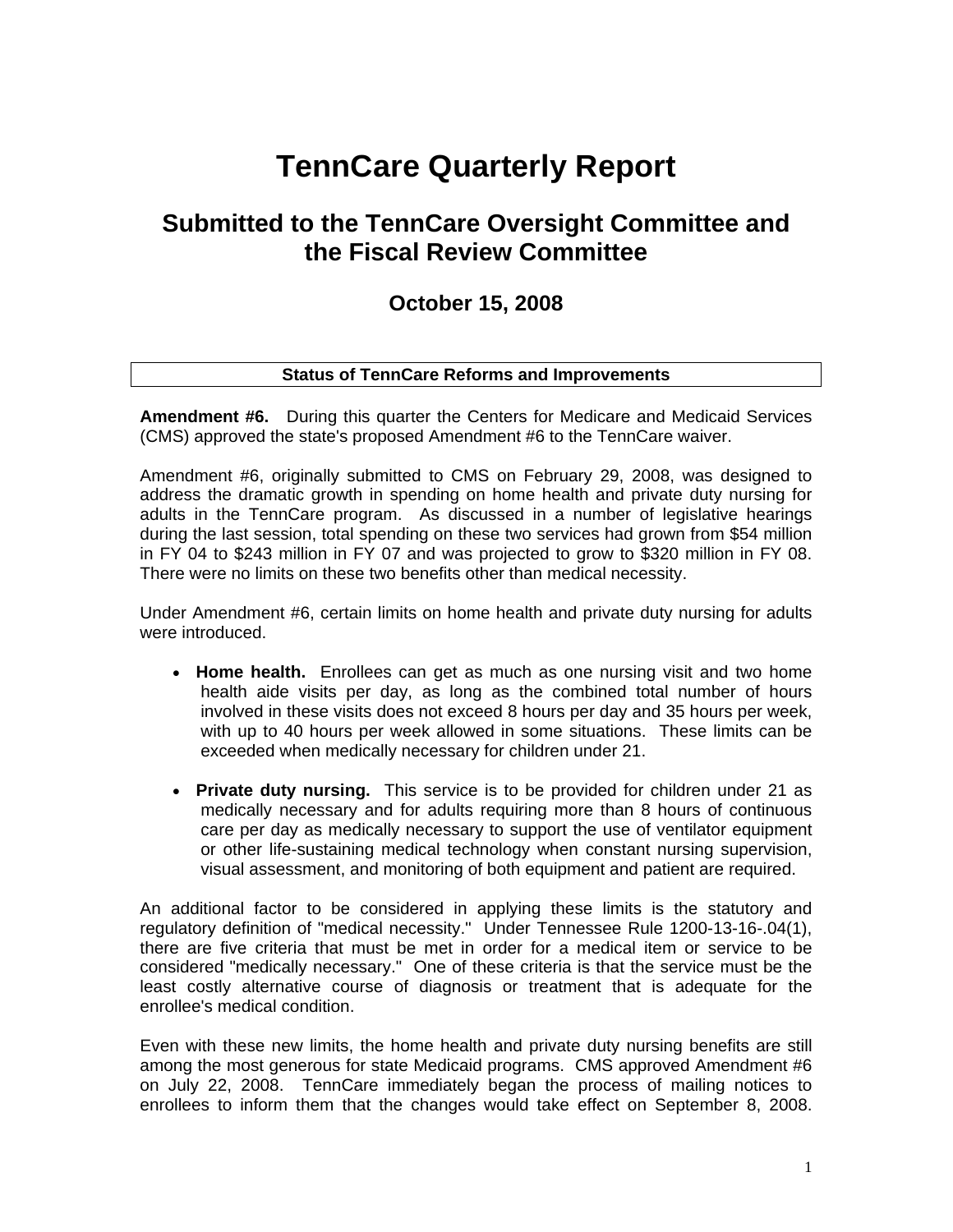TennCare had already initiated a good deal of work with MCOs to identify the persons who would be most affected by these changes and to develop alternative plans of care when appropriate.

TennCare went forward with the implementation of the benefit limits on September 8, 2009, as planned.

On September 23, 2008, a lawsuit called *Crabtree et al. v. Goetz* was filed in federal court. This lawsuit was brought on behalf of 22 TennCare enrollees who asserted that Tennessee's actions in establishing limits on home nursing services violate the Americans with Disabilities Act. A hearing on the lawsuit is scheduled for November 2008.

**Amendment #7.** Prior to the beginning of the quarter, the General Assembly passed the "Long-Term Care and Community Choices Act of 2008." This Act called for a transformation of the long-term care system in Tennessee, with the goal of expanding home and community-based services that could be used to prevent or forestall the need for Nursing Facility care. During this quarter, TennCare worked on Amendment #7, which was written to identify the portions of the Long-Term Care and Community Choices Act of 2008 that would require federal approval to implement. A concept paper describing the proposed Amendment was submitted to CMS on July 11, 2008.

A draft of the actual Amendment itself was submitted to the TennCare Oversight Committee, the members appointed to the Select Oversight Committee on Long-Term Care, and the Tennessee Justice Center on August 28, 2008 with a request for their comments. In addition, it was posted on the TennCare website so that interested persons could read and comment on it. As of the end of the quarter, TennCare is preparing to submit the formal Amendment #7 to CMS. Since the program is scheduled to start in Middle Tennessee on July 1, 2009, the state is hoping for CMS approval by the end of the calendar year.

**Expansion of Home and Community Based Services waiver for persons who are elderly and disabled (HCBS/ED waiver).** When Amendment #7 (see above) is implemented, TennCare's current HCBS/ED waiver will terminate, since the services provided now through the HCBS/ED waiver will be provided by the MCOs. However, in the meantime, the state has moved to increase the number of persons who can be served under the HCBS/ED waiver. About 50-55 people are being added each week.

On September 17, 2008, TennCare announced that CMS had approved an expansion of the HCBS/ED waiver to serve 2,300 more people than had previously been allowed. The expansion brings the total capacity of the HCBS/ED waiver to 6,000 persons who meet the criteria for Nursing Facility admission but who can be served cost-effectively in the community with the addition of certain HCBS waiver services.

**New MCOs.** A good deal of work was done this quarter to prepare for two new MCOs to "go live" in West Tennessee on November 1, 2008. These MCOs are AmeriChoice and BlueCross/BlueShield. Both MCOs were selected through a competitive bidding process in the spring. Specific activities conducted by TennCare during the quarter to assure that the MCOs are ready for the transition have included weekly status calls with the MCOs, weekly reviews of network files to assess progress toward compliance with access standards, and review of a variety of policies and procedures in key areas to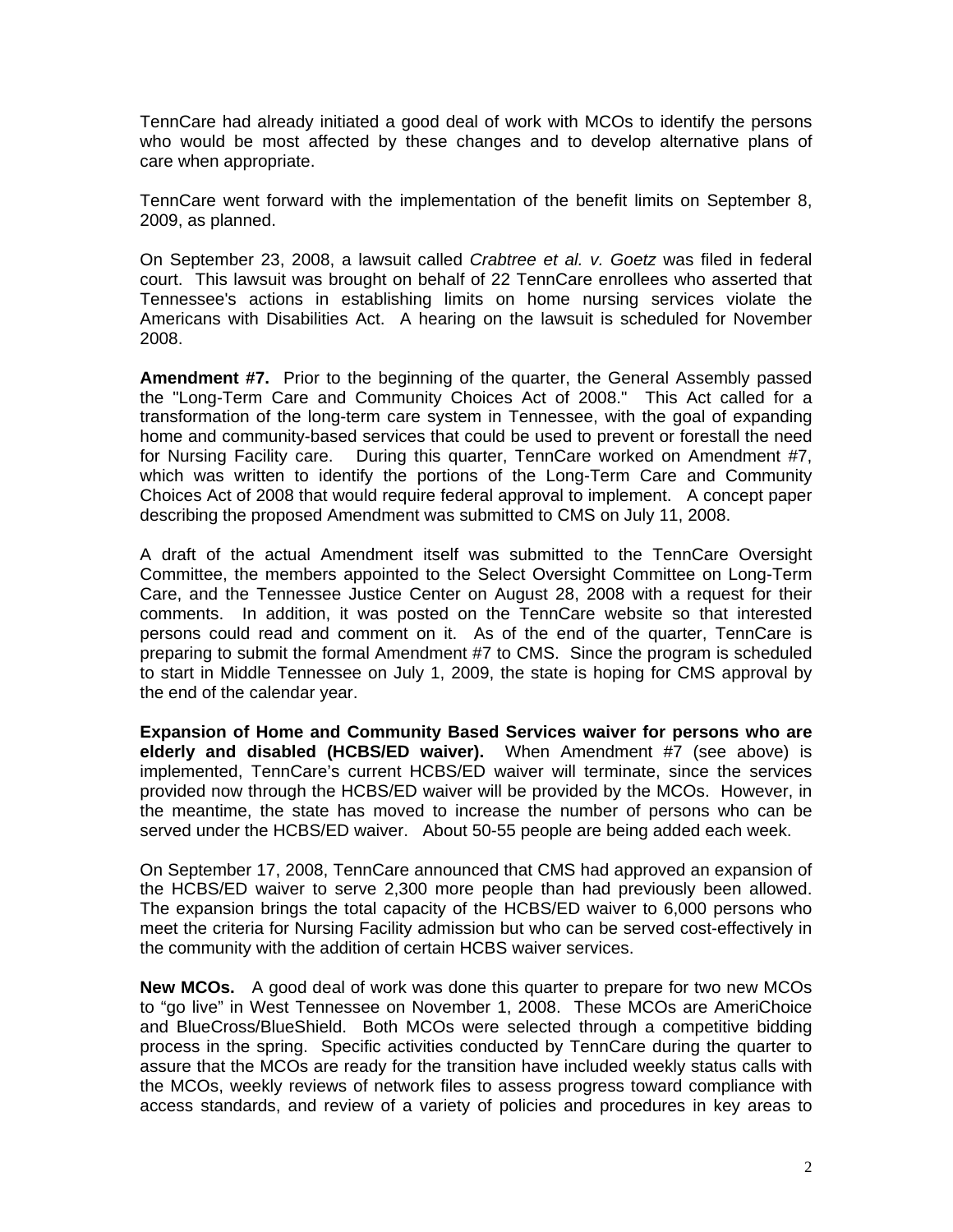make certain that the MCOs understand the contract requirements and are in compliance. In addition, site visits have been made to both plans.

**National MMIS conference.** Each year the Medicaid Management Information Systems (MMIS) Conference brings together persons from the public and private sectors to share ideas and information about Medicaid systems and initiatives. This year the conference was held in Nashville, from September 14 to September 18. It was the largest to date, attracting over 850 attendees from all over the country. Tennessee presenters included Commissioner Dave Goetz, TennCare Medical Director Dr. Wendy Long, TennCare Director of Information Systems Brent Antony, and TennCare Project Managers Eric Fowlie and Jackie Phan.

**TennCare Annual Report.** TennCare's Annual Report for SFY 06-07 was completed during this quarter and posted on the TennCare website. Among the topics discussed are the dramatic reduction in the growth of pharmacy spending that occurred with the implementation of prescription limits for adults and the success of the Bureau in substantially reducing audit findings.

**Essential Access Hospital payments.** The TennCare Bureau continued to make Essential Access Hospital payments during this period. Essential Access Hospital payments are payments from a pool of \$100 million (\$36,265,000 in state dollars) appropriated by the General Assembly.

The methodology for distributing these funds specifically considers each hospital's relative contribution to providing services to TennCare members, while also acknowledging differences in payer mix and hospitals' relative ability to make up TennCare losses. Data from the Hospital Joint Annual Report is used to determine hospitals' eligibility for these payments. Eligibility is determined each quarter based on each hospital's participation in TennCare. In order to receive a payment for the quarter, a hospital must be a contracted provider with TennCare Select and at least one other Managed Care Organization (MCO), and it must have contracted with TennCare Select for the entire quarter that the payment represents. Excluded from the Essential Access Hospital payments are Critical Access Hospitals, which receive cost-based reimbursement from the TennCare program and therefore do not have unreimbursed TennCare costs, and the five state mental health institutes.

|                                                | FY 2009      |
|------------------------------------------------|--------------|
| <b>Name of Hospital</b>                        | 1st Qtr. EAH |
| Regional Medical Center (The Med)              | \$4,108,572  |
| Vanderbilt University Hospital                 | \$3,572,752  |
| <b>Erlanger Medical Center</b>                 | \$1,509,743  |
| East Tennessee Children's Hospital             | \$1,250,000  |
| University of Tennessee Memorial Hospital      | \$1,244,385  |
| Johnson City Medical Center Hospital - Revised | \$1,163,559  |
| Metro Nashville General Hospital               | \$900,988    |
| Parkridge East Hospital - Revised              | \$747,569    |
| Jackson Madison County General Hospital        | \$595,786    |

The projected Essential Access Hospital payments for the first quarter of State Fiscal Year 2009 are shown in the following table.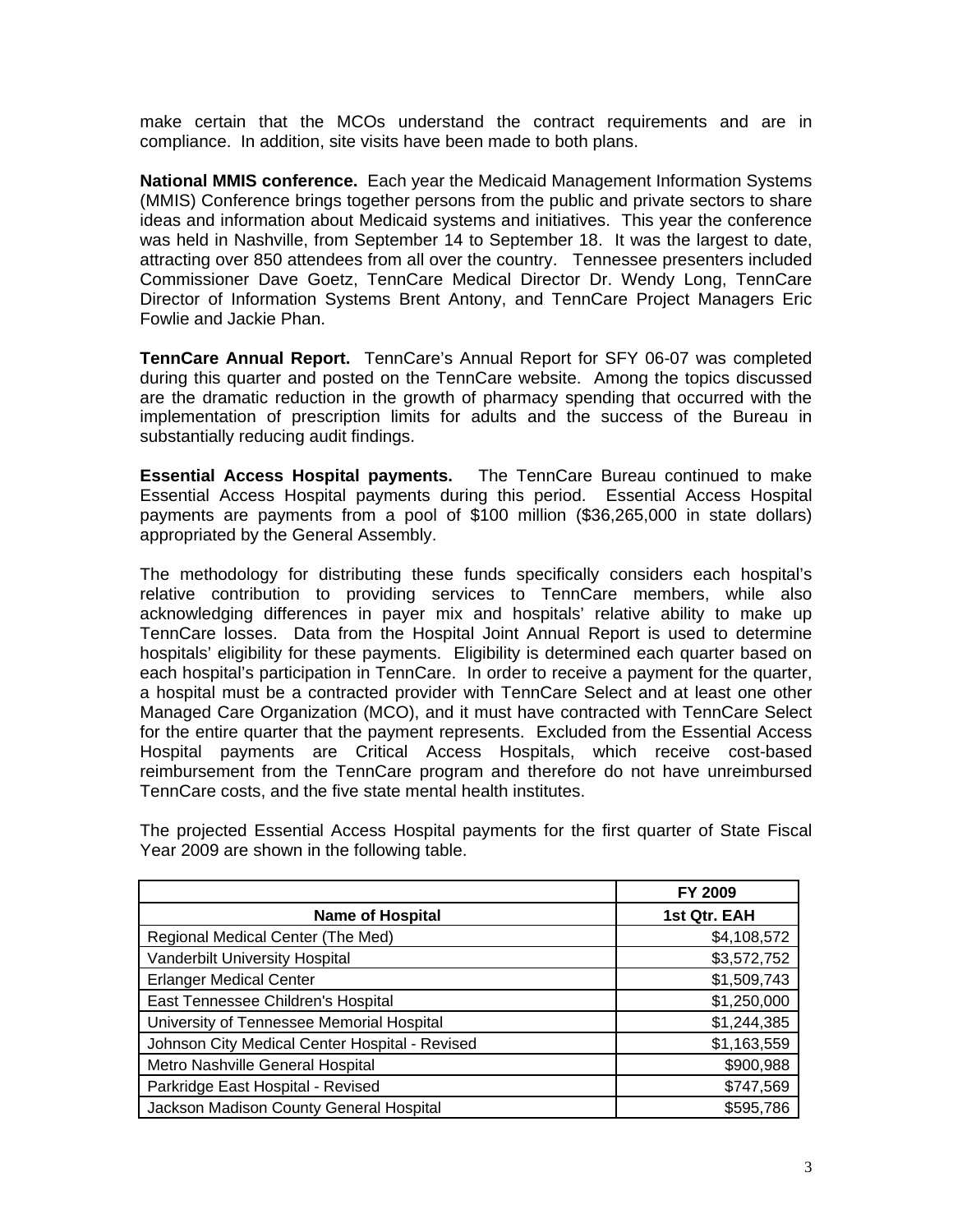|                                                | FY 2009      |
|------------------------------------------------|--------------|
| <b>Name of Hospital</b>                        | 1st Qtr. EAH |
| Methodist University Healthcare                | \$359,646    |
| <b>University Medical Center</b>               | \$344,675    |
| Fort Sanders Parkwest Medical Center - Revised | \$339,605    |
| Pathways of Tennessee                          | \$322,539    |
| Wellmont Holston Valley Medical Center         | \$315,922    |
| Saint Francis Hospital                         | \$310,373    |
| Fort Sanders Regional Medical Center           | \$300,671    |
| Saint Jude Children's Research                 | \$294,271    |
| <b>Centennial Medical Center</b>               | \$254,788    |
| Wellmont Bristol Regional Medical Center       | \$211,668    |
| <b>Tennessee Christian Medical Center</b>      | \$209,788    |
| Saint Mary's Health System                     | \$202,334    |
| Methodist Healthcare - South                   | \$198,422    |
| Indian Path Medical Center - Revised           | \$191,659    |
| <b>Delta Medical Center</b>                    | \$189,528    |
| <b>Baptist Hospital of Cocke County</b>        | \$177,472    |
| Ridgeview Psychiatric Hospital and Center      | \$177,461    |
| Middle Tennessee Medical Center                | \$174,806    |
| <b>Baptist Hospital</b>                        | \$173,442    |
| Methodist Healthcare - North                   | \$164,139    |
| Dyersburg Regional Medical Center              | \$158,092    |
| <b>Baptist Memorial Hospital for Women</b>     | \$154,038    |
| Cookeville Regional Medical Center             | \$153,325    |
| Morristown Hamblen Healthcare System           | \$152,923    |
| <b>Maury Regional Hospital</b>                 | \$150,557    |
| <b>Blount Memorial Hospital</b>                | \$135,949    |
| <b>Bradley Memorial Hospital</b>               | \$135,038    |
| <b>Sumner Regional Medical Center</b>          | \$128,717    |
| <b>Gateway Medical Center</b>                  | \$128,521    |
| Northcrest Medical Center                      | \$125,116    |
| Sweetwater Hospital Association                | \$117,888    |
| <b>Summit Medical Center</b>                   | \$117,147    |
| Baptist Memorial Hospital - Tipton             | \$115,824    |
| <b>Cumberland Medical Center</b>               | \$115,413    |
| Fort Sanders Sevier Medical Center             | \$114,075    |
| Southern Hills Medical Center                  | \$110,751    |
| <b>Claiborne County Hospital</b>               | \$108,061    |
| Methodist Medical Center of Oak Ridge          | \$107,965    |
| Jamestown Regional Medical Center              | \$100,817    |
| Humboldt General Hospital                      | \$97,924     |
| <b>Cleveland Community Hospital</b>            | \$97,073     |
| Regional Hospital of Jackson                   | \$95,601     |
| <b>Skyline Medical Center</b>                  | \$94,064     |
| St. Mary's Medical Center of Campbell County   | \$90,708     |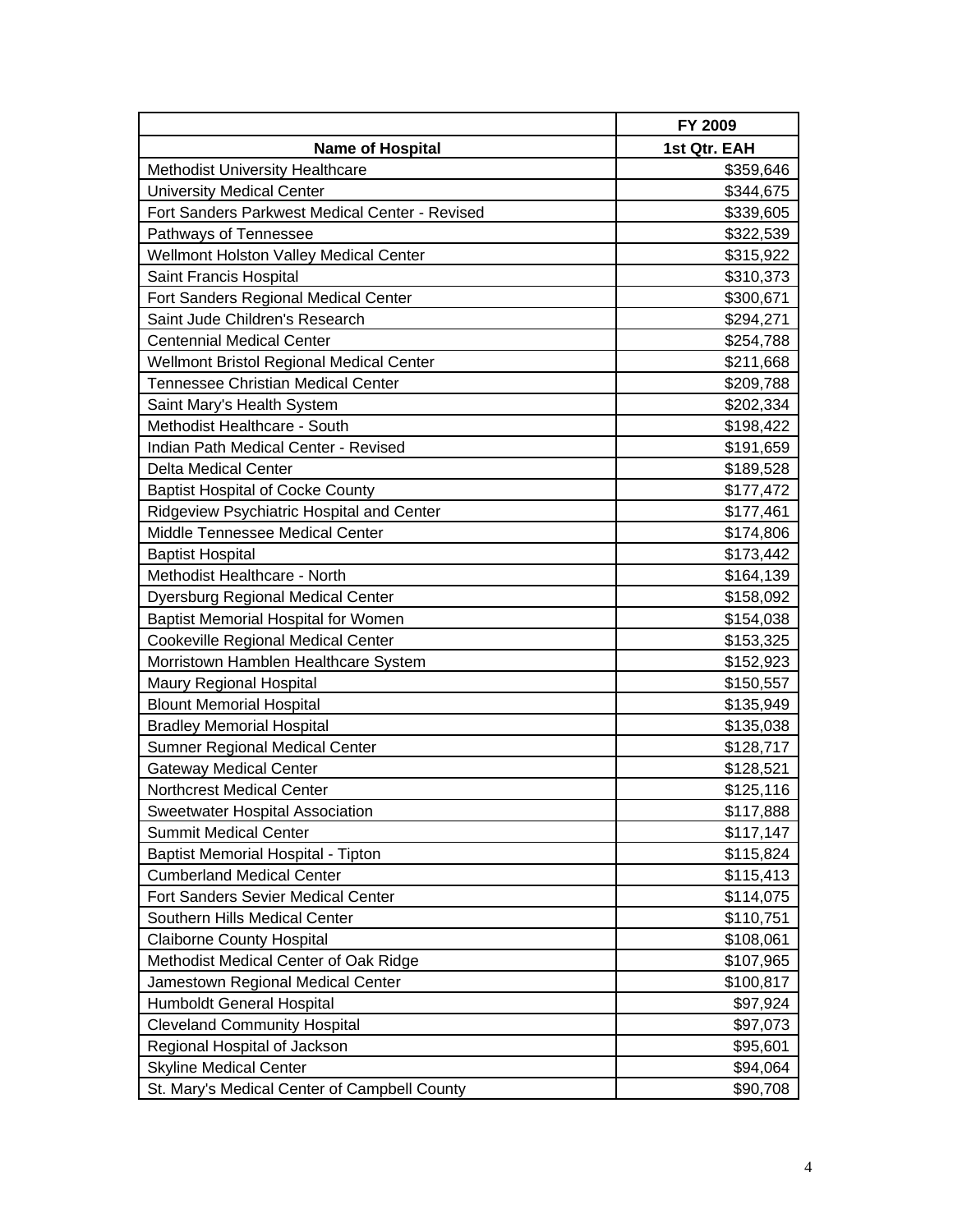|                                                 | FY 2009      |
|-------------------------------------------------|--------------|
| <b>Name of Hospital</b>                         | 1st Qtr. EAH |
| <b>Henry County Medical Center</b>              | \$86,538     |
| <b>Stonecrest Medical Center</b>                | \$85,071     |
| <b>Horizon Medical Center</b>                   | \$85,001     |
| Hardin County General Hospital                  | \$83,691     |
| <b>Jellico Community Hospital</b>               | \$79,611     |
| <b>Sycamore Shoals Hospital</b>                 | \$78,930     |
| Southern Tennessee Medical Center               | \$76,059     |
| Lakeway Regional Hospital                       | \$71,117     |
| Laughlin Memorial Hospital                      | \$68,407     |
| Parkridge Medical Center                        | \$68,183     |
| <b>Crockett Hospital</b>                        | \$67,787     |
| Hillside Hospital                               | \$64,664     |
| Athens Regional Medical Center                  | \$63,318     |
| <b>Grandview Medical Center</b>                 | \$60,487     |
| <b>River Park Hospital</b>                      | \$59,805     |
| <b>Bolivar General Hospital</b>                 | \$59,322     |
| <b>Bedford County Medical Center</b>            | \$59,000     |
| <b>Takoma Adventist Hospital</b>                | \$55,622     |
| <b>Scott County Hospital</b>                    | \$52,485     |
| <b>United Regional Medical Center</b>           | \$48,278     |
| <b>Lincoln Medical Center</b>                   | \$47,727     |
| McKenzie Regional Hospital                      | \$47,503     |
| Wellmont Hawkins County Memorial Hospital       | \$47,309     |
| Methodist Healthcare - Fayette                  | \$44,186     |
| <b>Volunteer Community Hospital</b>             | \$40,954     |
| <b>Roane Medical Center</b>                     | \$40,830     |
| <b>McNairy Regional Hospital</b>                | \$38,464     |
| Unicoi County Memorial Hospital                 | \$38,337     |
| Livingston Regional Hospital                    | \$37,297     |
| <b>Cumberland River Hospital</b>                | \$36,080     |
| Haywood Park Community Hospital                 | \$33,517     |
| Baptist Memorial Hospital - Huntingdon          | \$31,939     |
| <b>Baptist Dekalb Hospital</b>                  | \$29,100     |
| <b>Decatur County General Hospital</b>          | \$27,939     |
| <b>Gibson General Hospital</b>                  | \$27,690     |
| Tennessee Christian Medical Center - Portland   | \$24,985     |
| Henderson County Community Hospital             | \$24,007     |
| <b>Wayne Medical Center</b>                     | \$23,450     |
| <b>White County Community Hospital</b>          | \$20,658     |
| <b>Emerald Hodgson Hospital</b>                 | \$19,714     |
| Women's East Pavilion                           | \$13,611     |
| Johnson City Specialty Hospital                 | \$13,423     |
| <b>Baptist Treatment Center of Murfreesboro</b> | \$3,541      |
| <b>Baptist Women's Treatment Center</b>         | \$2,213      |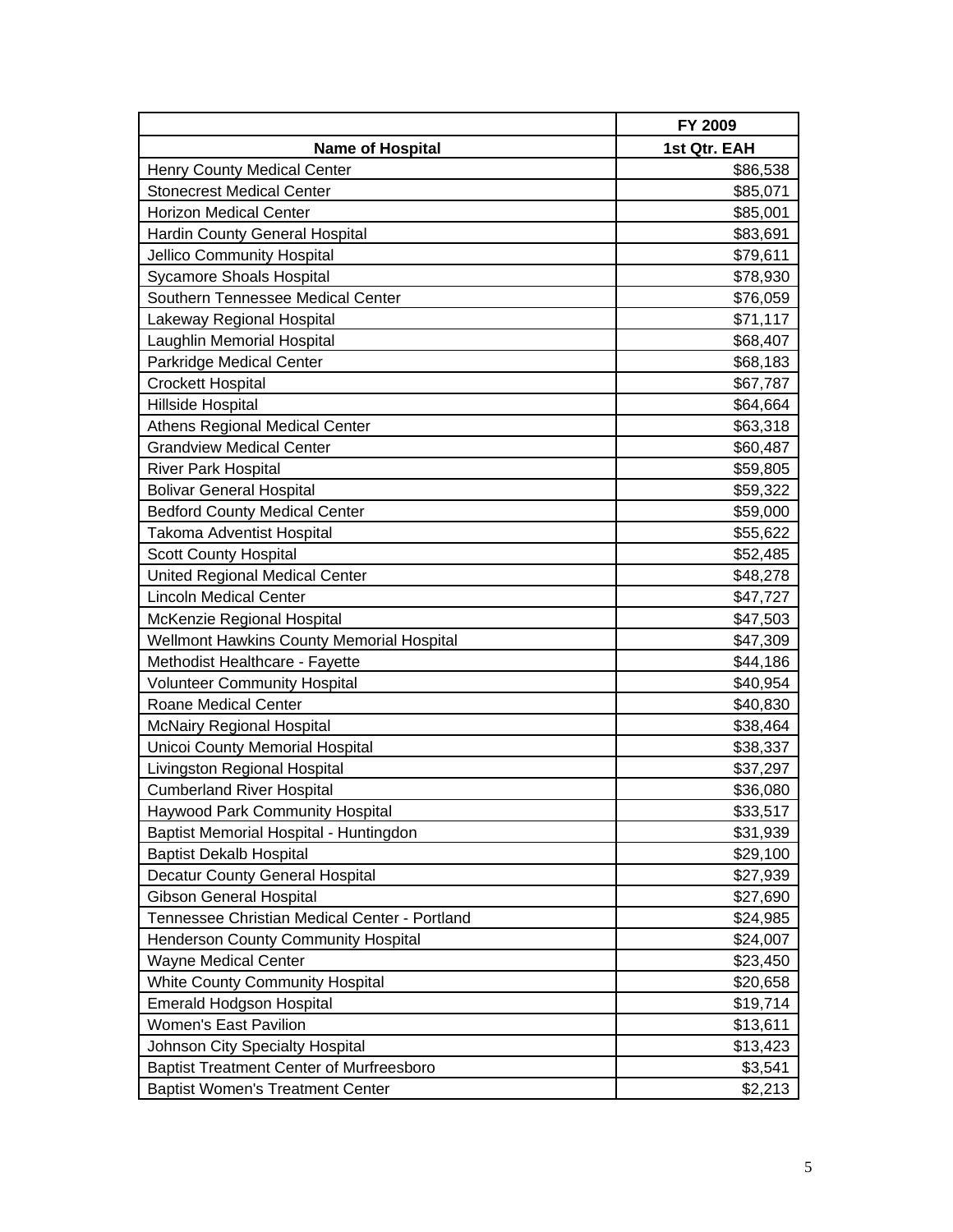|                                 | <b>FY 2009</b> |
|---------------------------------|----------------|
| <b>Name of Hospital</b>         | 1st Qtr. EAH   |
| White County Community Hospital | \$20,494       |
| Women's East Pavilion           | \$13,503       |
|                                 |                |
| TOTAL                           | \$25,033,997   |

#### **Reverification Status**

Work has continued during the quarter on reverifying the eligibility of those non-pregnant Medically Needy adults who have been on TennCare since that category was closed to new enrollment in 2005. These persons were held on TennCare pending approval of the waiver extension, which occurred in October of 2007. The reverification process has been approved by CMS and the Sixth Circuit Court of Appeals.

Once the reverification process for the non-pregnant adult Medically Needy population is complete, our goal is to open the SSD program to new enrollment.

#### **Status of Filling Top Leadership Positions in the Bureau**

There were no top leadership positions in the Bureau filled during the quarter.

# **Number of Recipients on TennCare and Costs to the State**

At the end of the period July 1 through September 1, 2008, there were 1,151,916 Medicaid eligibles and 33,432 uninsured/uninsurable persons enrolled in TennCare, for a total of 1,185,348 persons.

Projections of TennCare spending for the first quarter of State Fiscal Year 09 are included in the table below.

|                               | $\overline{1^{st}}$ Quarter* |
|-------------------------------|------------------------------|
| Spending on MCO services**    | \$902,988,900                |
| Spending on BHO services      | \$73,310,200                 |
| Spending on dental services   | \$39,587,900                 |
| Spending on pharmacy services | \$170,963,300                |
| Medicare "clawback"           | \$38,802,400                 |

*\*These figures are cash basis as of Sept. 30 and are unaudited. \*\*This figure includes Integrated Managed Care MCO expenditures.* 

#### **Viability of MCOs in the TennCare Program**

**Claims payment analysis**. The prompt pay requirements of T.C.A. § 56-32-226(b) mandate that each managed care organization ("MCO") and behavioral health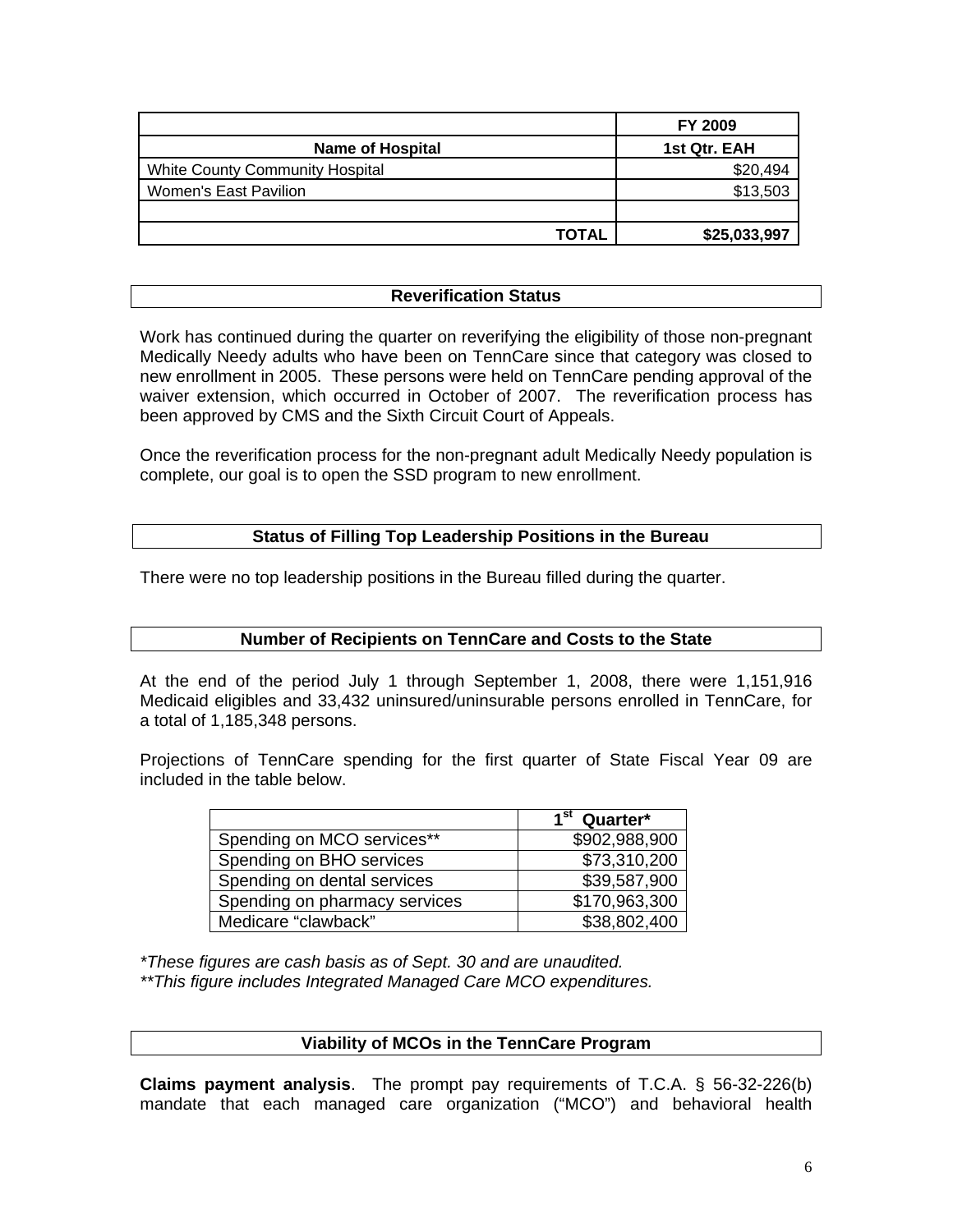organization ("BHO") ensure that 90% of clean claims for payment for services delivered to a TennCare enrollee are paid within 30 calendar days of the receipt of such claims and 99.5% of all provider claims are processed within 60 calendar days of receipt. TennCare's contract with its Dental Benefit Manager requires that the DBM also process claims in accordance with this statutory standard.

TennCare's contract with its Pharmacy Benefits Manager requires that the PBM must pay 95% of all clean claims within 20 calendar days of receipt and the remaining 5% of clean claims within the following 10 calendar days.

To monitor prompt pay compliance, TDCI requests the MCOs, BHOs, DBM and PBM to submit claims data by month on a quarterly basis. If the contractor has not processed claims timely in accordance with statutory and/or contractual requirements, the contractor is required to submit claims data on a monthly basis until it processes claims timely for three consecutive months. If an MCO or BHO does not comply with the prompt pay requirements, TDCI has the statutory authority to levy an administrative penalty of \$10,000 for each month of non-compliance after the first instance of noncompliance was determined, and the TennCare Bureau can also assess liquidated damages pursuant to the terms of the TennCare Contract. If the DBM or PBM do not meet their contractual prompt pay requirements, only the TennCare Bureau can assess applicable liquidated damages against these entities.

During the quarter ended September 30, 2008, TDCI requested data files of all processed TennCare claims from all TennCare contractors for the three-month period May, June and July 2008. TDCI also requested data files of pended TennCare claims and paid claims triangle lags to ensure that the claims data submitted was complete and accurate.

The analyses of the claims data for the months of May, June, and July 2008 found the following contractors were out of compliance for at least one month:

- Volunteer State Health Plan (BlueCare and TennCare Select) June and July 2008
- Unison Health Plans July 2008

As stated above, TDCI requires plans to submit claims data on a monthly basis when non-compliance is determined. Both VSHP and Unison submitted claims data for August 2008.

TDCI's analysis of VSHP's August claims data found that VSHP failed to meet the prompt pay requirements. VSHP did not dispute TDCI's analysis, thus, TDCI will levy administrative penalties against VSHP as described above.

TDCI's analysis of Unison's August claims data found that Unison failed to meet prompt pay requirements. Unison has until October 13, 2008 to dispute this analysis. While Unison agreed to TDCI's determination that it was out of compliance in July 2008, Unison disputes TDCI's authority to levy an administrative penalty for that month. Nonetheless, TDCI intends to levy an administrative penalty against Unison for the July 2008 and August 2008 non-compliance, unless Unison can provide sufficient evidence to contradict the results of TDCI's analyses.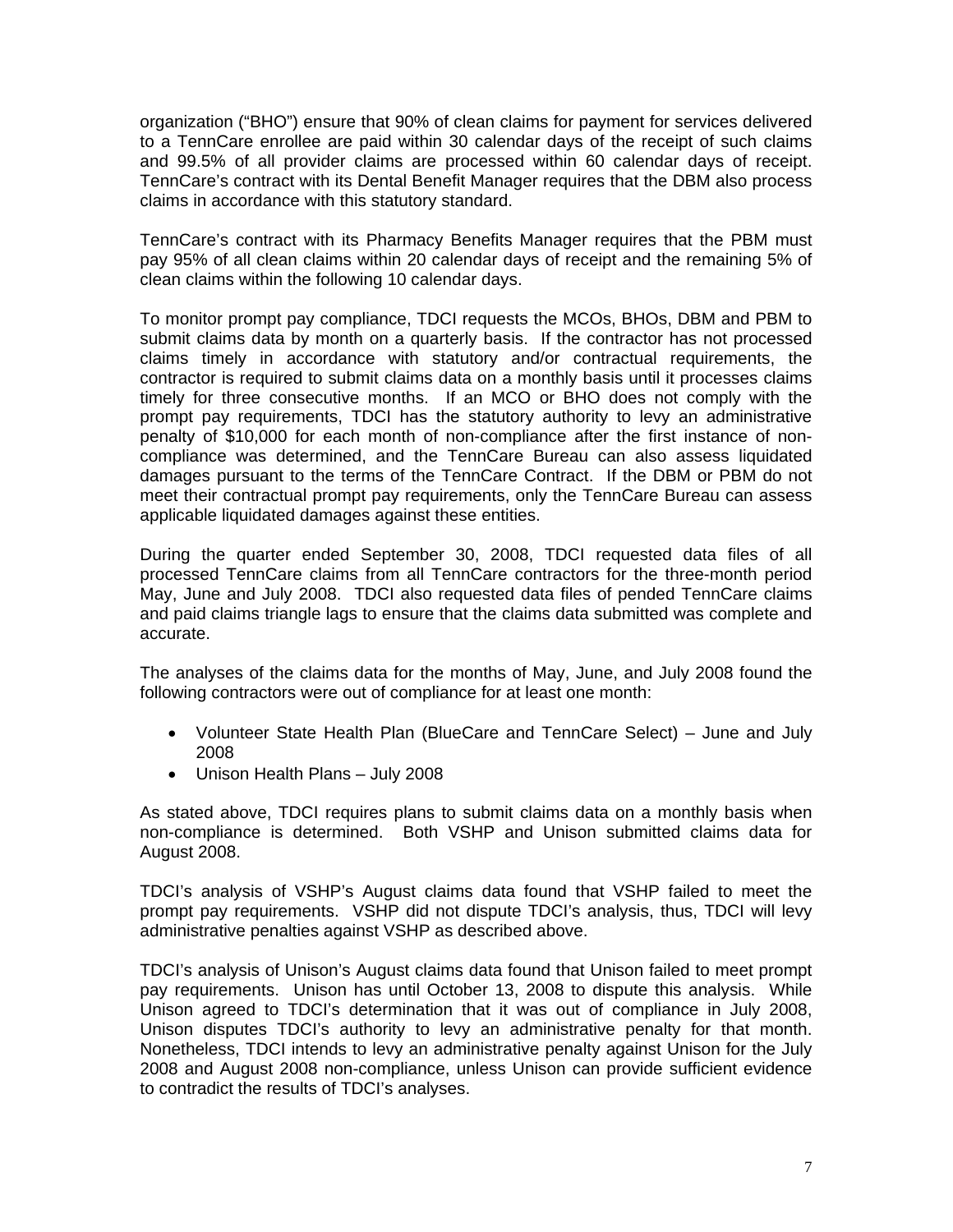**Net worth requirement.** By statute, the minimum net worth requirement for each TennCare MCO and BHO is calculated based on premium revenue for the most recent calendar year. TDCI's calculations for the net worth requirement reflect payments made for the calendar year ending December 31, 2007, including payments made under the "stabilization plan." On September 1, 2008, the MCOs and BHOs submitted their NAIC Quarterly Financial Statement for the period ended June 30, 2008. As of June 30, 2008, TennCare MCOs/BHOs reported net worth as indicated in the table below.

|                                     | <b>NEL VYULLII</b><br><b>Requirement</b> | <b>NEPOLIEU</b><br><b>Net Worth</b> | <b>СЛССЭЭ</b><br>(Deficiency) |
|-------------------------------------|------------------------------------------|-------------------------------------|-------------------------------|
| AMERIGROUP Tennessee <sup>(A)</sup> | 15,656,844                               | 30,491,821                          | 14,834,977                    |
| UnitedHealthcare Plan of<br>the     | 24,300,637                               | 197,171,049                         | 172,870,412                   |
| <b>River Valley (AmeriChoice)</b>   |                                          |                                     |                               |
| <b>Preferred Health Partnership</b> | 6,837,598                                | 37,869,632                          | 31,032,034                    |
| <b>UAHC Health Plan</b>             | 7,226,227                                | 14,850,626                          | 7,624,399                     |
| Unison Health Plan                  | 4,950,860                                | 6,518,615                           | 1,567,755                     |
| Volunteer (BlueCare & Select)       | 21,024,621                               | 27,466,215                          | 6,441,594                     |
| <b>Premier Behavioral Systems</b>   | 4,978,291                                | 17,154,948                          | 12,176,657                    |
| <b>Tennessee Behavioral Health</b>  | 6,638,818                                | 19,561,534                          | 12,922,716                    |

**Net Worth** 

**Reported** 

Expose/

 $<sup>(A)</sup>$  AMERIGROUP did not begin its TennCare operations until April 1, 2007. Per its</sup> contract with TennCare, it must maintain an enhanced net worth requirement based on projected annualized premiums until it has been in operation for one full calendar year. Also, effective November 1, 2007, AMERIGROUP purchased substantially all of Memphis Managed Care Corporation's (MMCC's) operations, including its TennCare contract. As a result, AMERIGROUP's enhanced net worth requirement was increased to reflect this enrollment expansion.

Neither Windsor Health Plan nor MMCC is included in this report. Windsor's contract with TennCare was terminated effective April 1, 2007. As stated above, MMCC sold substantially all of its operations to AMERIGROUP effective November 1, 2007.

All TennCare MCOs and BHOs met their minimum net worth requirements as of June 30, 2008.

#### **FINANCIAL ISSUES**:

#### **Xantus Healthplan of Tennessee, Inc. (Xantus)**

No change from previous report.

#### **Tennessee Coordinated Care Network d/b/a Access MedPlus (TCCN)**

No change from previous report.

#### **Universal Care of Tennessee (Universal)**

No change from previous report.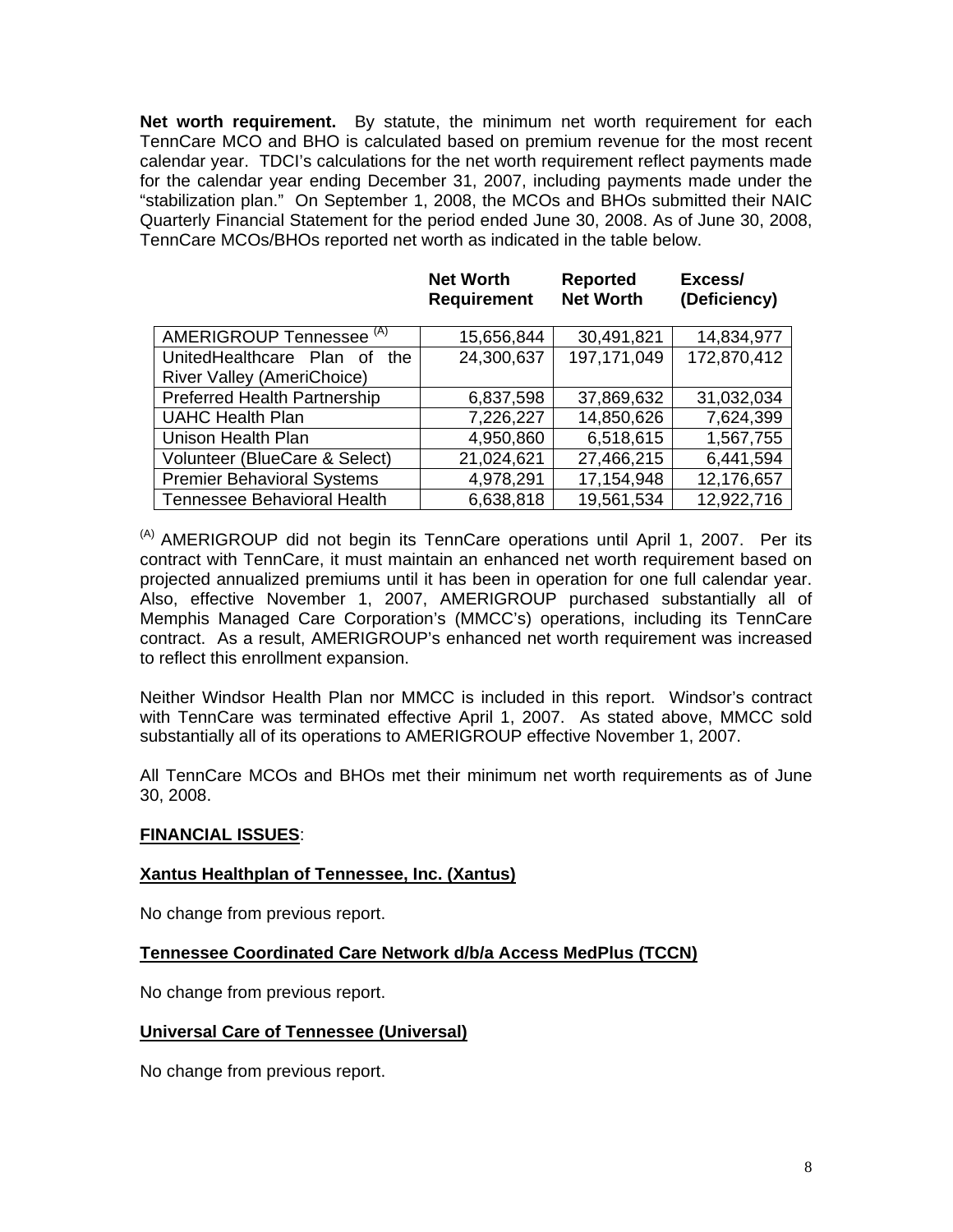#### **Success of Fraud Detection and Prevention**

The Office of Inspector General (OIG) was established over four years ago (July 1, 2004). The mission of the OIG is: *To identify, investigate, and prosecute persons who commit fraud or abuse against the TennCare program.* The OIG staff receives case information from a variety of sources including: local law enforcement, the TennCare Bureau, Health Related Boards (HRB), the Department of Human Services (DHS), other state agencies, health care providers, Managed Care Contractors (MCC), OIG data mining, and the general public via the OIG web site, faxes, letters, and phone calls to the OIG hotline. The statistics for the first quarter of the 2008 - 2009 fiscal year are as follows:

*NOTE: Included are the fiscal year totals (FYT) and the grand totals to date -- since the OIG was created (July 2004)* 

| <b>SUILING VOL LITURE CASES</b> |         |            |         |
|---------------------------------|---------|------------|---------|
|                                 | Quarter | <b>FYT</b> | Grand   |
|                                 |         |            | Total   |
| Cases Received                  | 8.020   | 8.020      | 108,338 |
| Cases Closed*                   | 7.965   | 7.965      | 106.421 |

# **Summary of Enrollee Cases**

*\*Cases are closed when there is inadequate information provided to investigate the complaint, the information has been researched and determined to be unfounded, the case was referred to another agency (as per appropriate jurisdiction), or prosecuted by the OIG and closed. This number also includes reports the OIG runs for the TennCare Bureau regarding potential fraud or abuse.* 

| Sulling y Of Enfolled Abuse Cases |         |                  |
|-----------------------------------|---------|------------------|
|                                   | Quarter | T2               |
| Abuse Cases Received              |         | 7.758 41.224     |
| Abuse Cases Closed                |         | $1,265$   11,466 |
| Abuse Cases Referred 1            | $6.493$ | 30.605           |

#### **Summary of Enrollee Abuse Cases**

<sup>1</sup> Abuse cases may be referred to the appropriate Managed Care Organization (MCO), *the TennCare Bureau, or DHS for further review.* 

 *² Totals are for the last 27 months (nine quarterly reports)* 

| <b>SUILIIIIAI VUI FIUVIUTI GASTS</b> |         |            |              |
|--------------------------------------|---------|------------|--------------|
|                                      | Quarter | <b>FYT</b> | Grand        |
|                                      |         |            | <b>Total</b> |
| Cases opened                         |         |            | 1,226        |
| Cases closed                         |         |            | 1.019        |
| Cases referred to TBI*               |         |            | 157          |
| Cases referred to HRBs**             |         |            | 92           |

#### **Summary of Provider Cases**

*\*The OIG refers provider cases to the TBI Medicaid Fraud Unit (as per state and federal law) and assists with these investigations as requested.* 

 *\*\*Health Related Boards*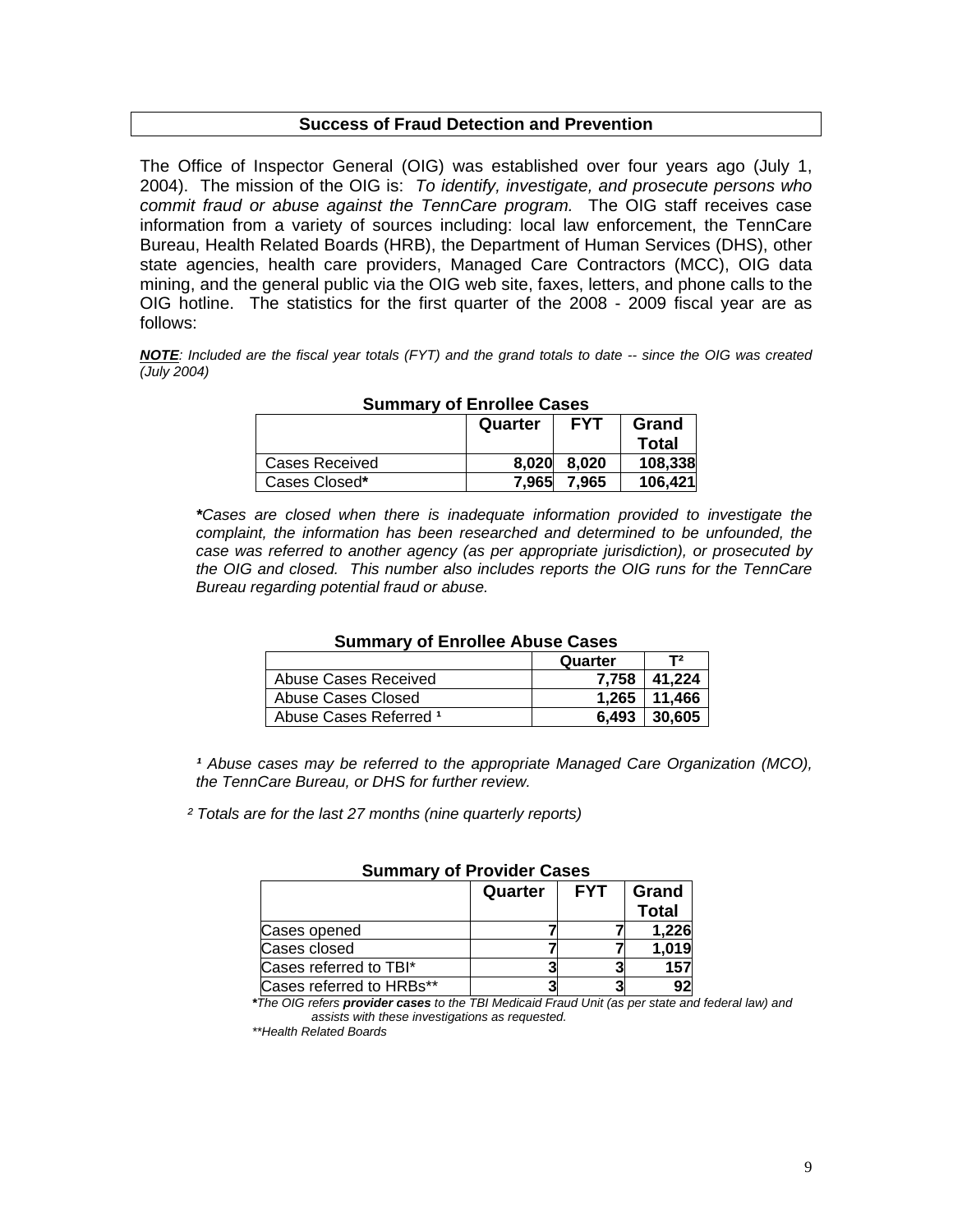|             | <b>SUITINGLY OF ALLESIS &amp; CONVICTIONS</b> |            |                |  |
|-------------|-----------------------------------------------|------------|----------------|--|
|             | Quarter                                       | <b>FYT</b> | Grand<br>Total |  |
| Arrests     |                                               | 81         | 796            |  |
| Convictions | 22                                            | າາ         | 329            |  |

# **Summary of Arrests & Convictions**

Diversions\* **7 7 131 Note:** *Special Agents were in the field making arrests effective February 2005.* 

 *\*Judicial Diversion: A guilty plea or verdict subject to expungement following successful completion of probation. Tennessee Code Annotated § 40-35-313* 

 *\*Pre-trial Diversion: Prosecution was suspended and if probation is successfully completed, the charge will be dismissed. Tennessee Code Annotated § 40-15-105* 

#### **Court Fines & Costs Imposed**

|                       | <b>QUARTER</b> | <b>FYT</b>  | <b>GRAND</b>   |
|-----------------------|----------------|-------------|----------------|
|                       |                |             | <b>TOTAL</b>   |
| Fines                 | \$19,700.00    | \$19,700.00 | \$167,761.50   |
| Court Costs & Taxes   | \$3,642.50     | \$3,642.50  | \$66,475.61    |
| Restitution (ordered) | \$19,672.39    | \$19,672.39 | \$1,134,949.70 |
| Drug Funds            | \$768.00       | \$768.00    | \$29,322.50    |

The OIG aggressively pursues enrollees who have apparently committed fraud or abuse against the TennCare program. The primary criminal case types are: drug cases (drug diversion, drug seekers, doctor shopping, and forging prescriptions), reporting a false income, access to other insurance, and ineligible individuals using a TennCare card.

| Allest Caleguries            |     |  |  |
|------------------------------|-----|--|--|
| Drug Diversion/Forgery RX    | 290 |  |  |
| Drug Diversion/Sale RX       | 258 |  |  |
| Access to Insurance          | 55  |  |  |
| Doctor Shopping              | 45  |  |  |
| <b>Operation Falcon III</b>  | 32  |  |  |
| <b>Operation Falcon IV</b>   | 16  |  |  |
| False Income                 | 37  |  |  |
| Ineligible Person Using Card | 15  |  |  |
| Living Out Of State          | 11  |  |  |
| <b>Asset Diversion</b>       |     |  |  |
| <b>Theft of Services</b>     | 10  |  |  |
| <b>ID Theft</b>              | 17  |  |  |
| Aiding & Abetting            | 3   |  |  |
| <b>GRAND TOTAL</b>           |     |  |  |

#### **Arrest Categories**

#### **TennCare Referrals & Recoupments**

|                                     | Quarter      | <b>FYT</b>   | <b>Grand Total</b> |  |  |
|-------------------------------------|--------------|--------------|--------------------|--|--|
| Recoupment 1                        | \$95,689,67  | \$95,689,67  | \$1,436,330.09     |  |  |
| Recommended TennCare Terminations 2 | 6.373        | 6.373        | 40.670             |  |  |
| <b>Potential Savings3</b>           | \$21,362,041 | \$21.362.041 | \$143,939,262      |  |  |

#### **Footnotes for the** *TennCare Referral and Recoupments* **table**

 **1** The total in the last column reflects dollars collected by the OIG and sent to the TennCare Bureau from February 15, 2005, (when a Fiscal Manager and an attorney joined the OIG staff to facilitate and document this process) through September 30, 2008.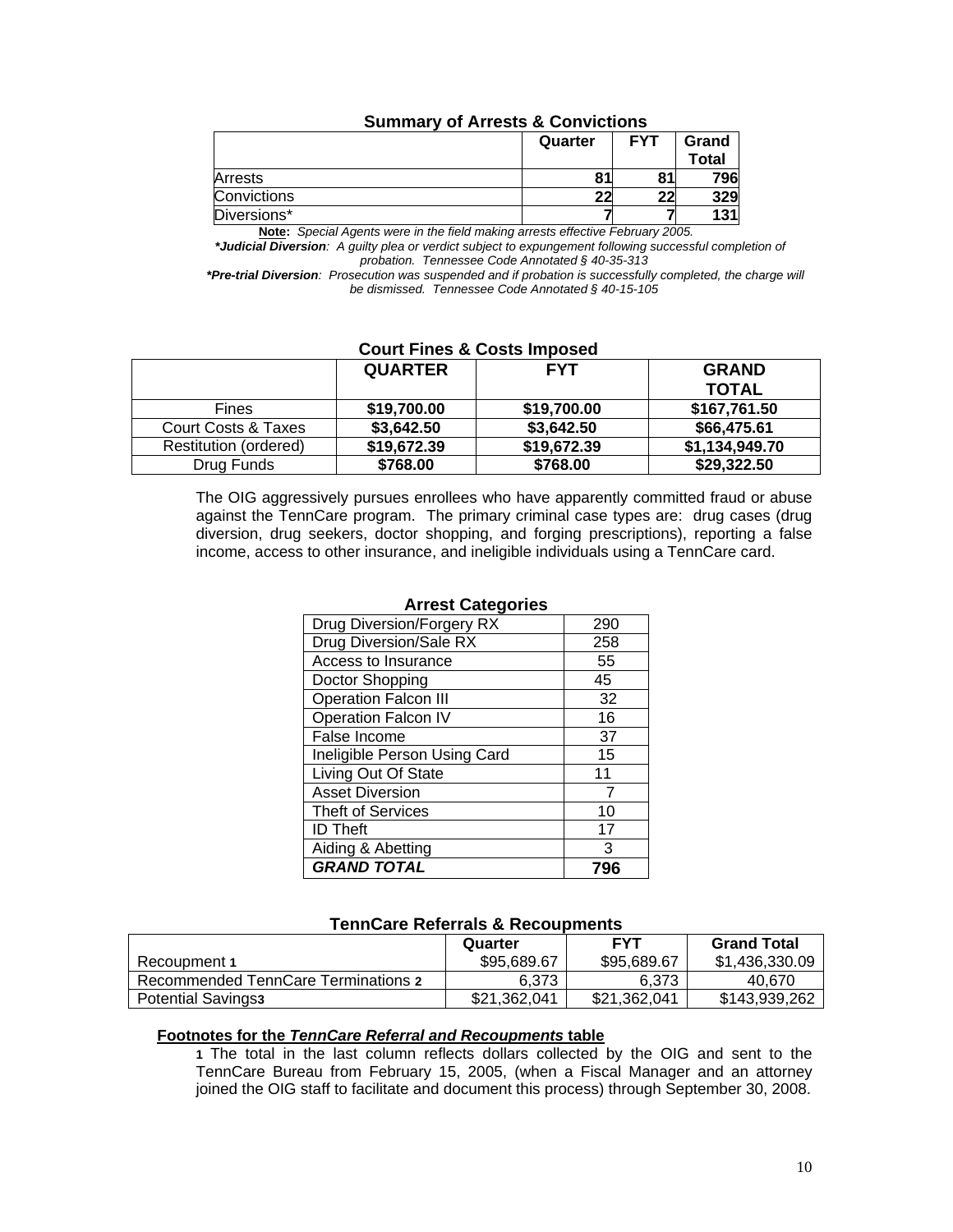**2** Enrollee recommendations sent to the TennCare Bureau for consideration based on reports run from *file net* (i.e. Prisoner Report, State Wage Report, the Deceased Report, the Department of Human Resources Report, and the PARIS Report).

 **3** There were 6,373 enrollee terminations *recommended* by the OIG to the TennCare Bureau for their review during the first quarter. The TennCare Bureau uses \$3,351.96 as the average annual cost per enrollee for MCO, Pharmacy, BHO, and Dental services (effective FY 08-09).

| 11176311481176 OUUI C63 |         |            |                       |  |
|-------------------------|---------|------------|-----------------------|--|
|                         | Quarter | <b>FYT</b> | Grand<br><b>Total</b> |  |
| OIG Hot Line            | 876     | 876        | 18,286                |  |
| OIG Mail Tips           | 59      | 59         | 3,109                 |  |
| OIG Web Site            | 358     | 358        | 6,308                 |  |
| <b>OIG Email Tips</b>   | 160     | 160        | 2,622                 |  |

| <b>Investigative Sources</b> |
|------------------------------|
|------------------------------|

#### **Other Investigative Sources for this Quarter**

| Data Mining   | 6,403 |
|---------------|-------|
| Fax           | 158   |
| Cash for Tips | 20    |
| Other         |       |

#### **Case Type for this Quarter (***sample***)**

| <b>Drug Diversion</b>       | 344   |
|-----------------------------|-------|
| Drug Seeker                 | 144   |
| Other Insurance             | 226   |
| Income/Other Assets         | 413   |
| Using Another Person's Card | 19    |
| Out of State                | 6,181 |
| <b>Transfer of Assets</b>   |       |
| Abusing ER                  | 63    |
| Dr. Shopping                | 2,577 |

**The Office of Inspector General participated in the following activities during the first quarter:** 

#### **Meetings with Law Enforcement Officials and other State Agencies:**

\*Each of the Judicial Task Forces, District Attorneys, Sheriffs & Chiefs of Police \*TBI Drug Diversion Task Force

\*Middle Tennessee Law Enforcement Committee (in Brentwood)

\*East Tennessee Medicaid Fraud Investigation Group

\*FBI National Academy Graduates

\*ROCIC Local Meeting

\*Law Enforcement Accreditation Coalition of Tennessee

\*MCC Roundtable

\*Health Care Task Force

\*TennCare Bureau MIP

\*Upper East Tennessee Drug Diversion Task Force

\*Judicial Drug Task Force Website Meeting

\*Southeast Regional Investigator's Meeting

\*Middle Tennessee Health Care Fraud Task Force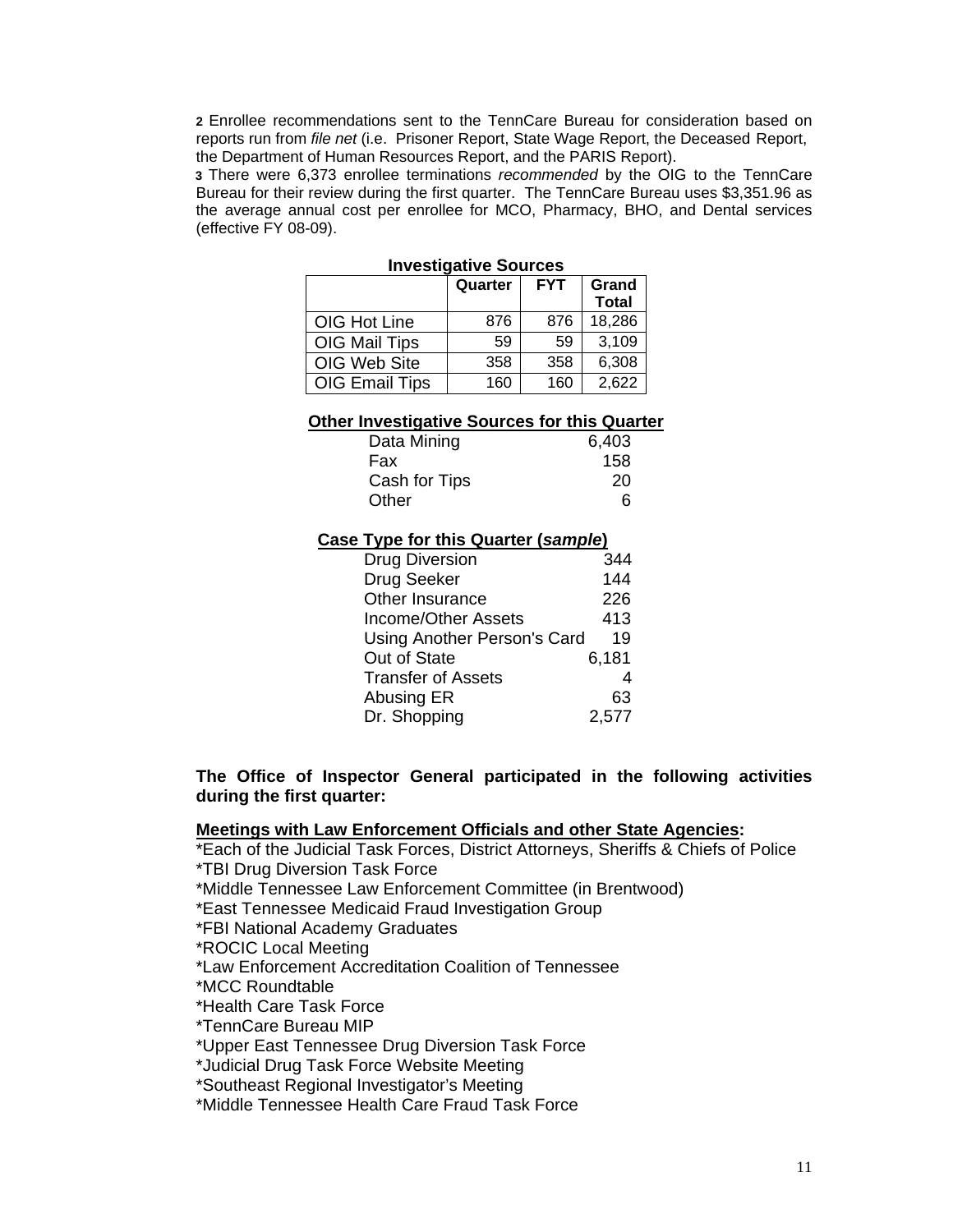#### **Presentations:**

 \*TBI Drug Diversion Task Force – West Tennessee, Jackson \*TBI Drug Diversion Task Force -- Upper East Tennessee, Morristown \*TBI Drug Diversion Task Force – East Tennessee, Chattanooga \*Donelson/Hermitage Chamber of Commerce \*Southern Pharmacy Cooperative, Cookeville \*West Tennessee Pharmacy Cooperative, Jackson \*Middle Tennessee Compliance Officers, Nashville \*Medicaid Information Management Systems, Nashville \*National Association of Medicare Program Integrity, Williamsburg, Virginia \*CMS Site Visit at the TennCare Bureau, Nashville

### **Media:**

\*Ch 4 Television – McMinnville Roundup \*Radio – Kingsport, Tennessee \*Electronic and print media throughout the State of Tennessee

#### **Training:**

\*FBI National Academy Retraining Session \*TGMI \*Legal Division CEU classes \*Accounting CEU classes \*TLETA Instructor School \*Identity Theft Seminar, Nashville \*Edison Training \*Leadership Middle Tennessee

#### **Other OIG Activities**:

\*The OIG conducted an arrest roundup in McMinnville, Tennessee on TennCare fraud charges. Fourteen people were arrested.

\*The OIG conducted an arrest roundup in Woodbury, Tennessee on TennCare fraud charges. Seven people were arrested.

 \*The OIG staff continues to work with the state's contractor, Medstat, to produce and review fraud and abuse detection reports. The OIG continues to generate proactive reports for identifying TennCare fraud. Targeted queries are generated on a routine basis. The goal behind these reports and queries is to assist with a successful OIG investigation and prosecution of individuals who have violated the law as it pertains to TennCare fraud.

 \*Five employee vacancies occurred during this quarter: 3 took the VBP, 1 resigned to take a job in the private sector, and 1 transferred to another State agency.

 \*Training continued for OIG personnel during this quarter. The Special Agents continued their annual In-Service training that includes POST required courses, instruction regarding new policies and procedures, all qualifications with approved weapons, a legal update, accreditation updates, etc.